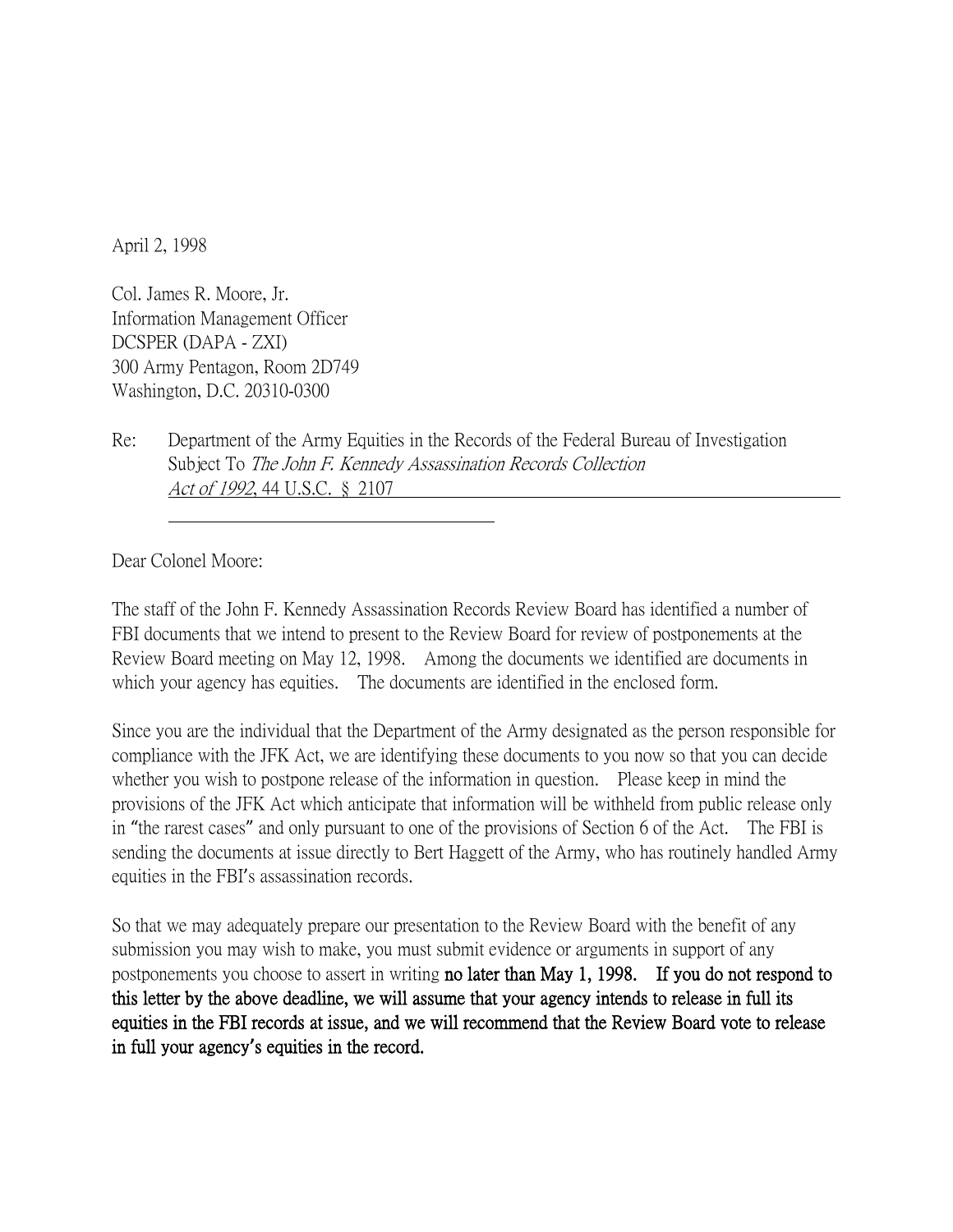Col. James R. Moore, Jr. April 2, 1998 Page 2

In many of the FBI documents with third agency equities, we believe that the third agencies could, consistent with their current guidelines for JFK assassination-related information, consent to full release of the information at issue.

If you have any questions regarding the documents identified on the enclosed forms, please call Carol Keeley or Debbie Beatty of the JFK Task Force at the FBI at (202) 324-0571 or Laura Denk or Kevin Tiernan of the Review Board staff at (202) 724-0088. Thank you, in advance, for your cooperation.

Sincerely,

T. Jeremy Gunn Executive Director

Enclosure

cc: Bert Haggett HQDA (DAMI-CIS(L)) Pentagon, Room 2D-481 Washington, D.C. 20332